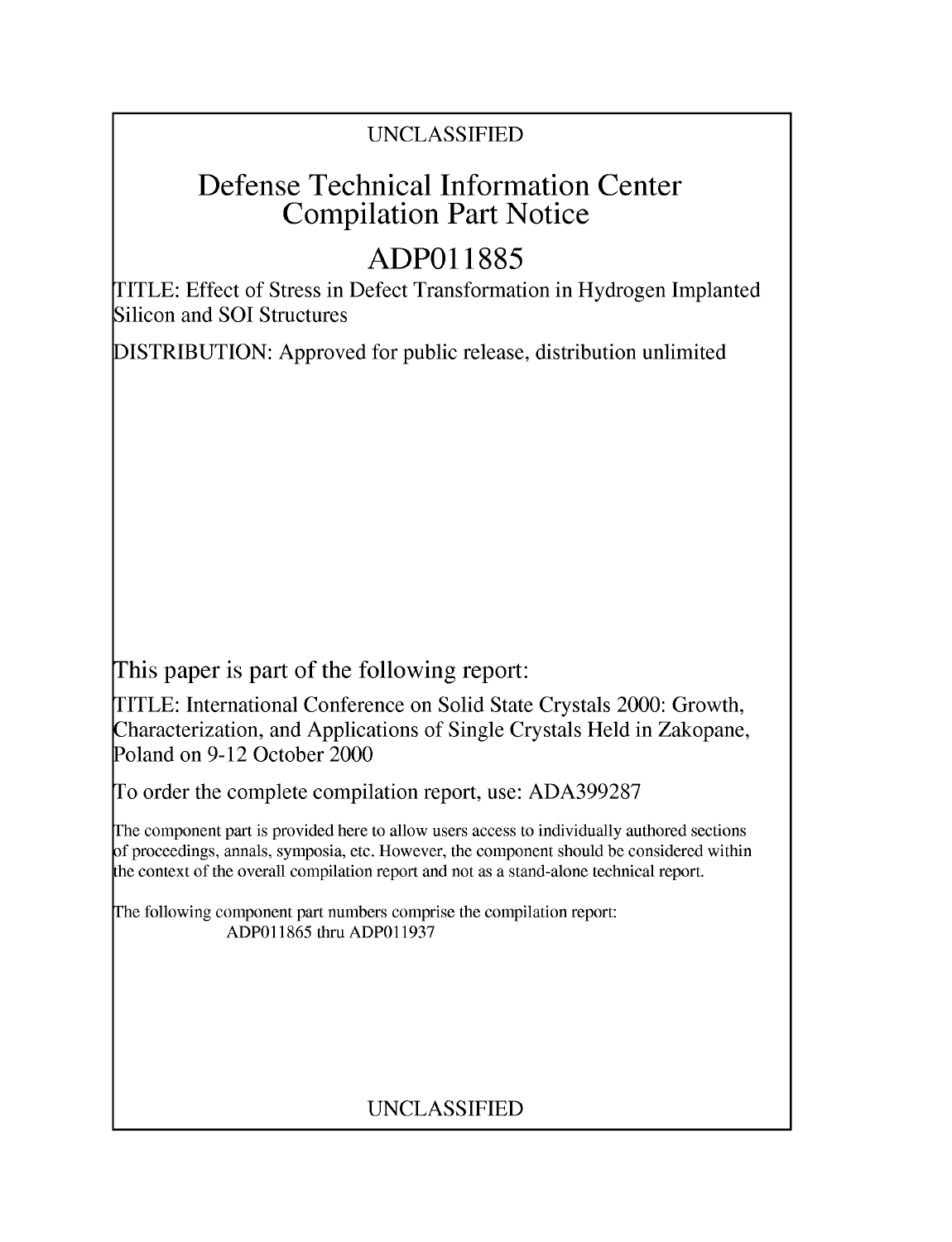### Effect of stress on defect transformation in hydrogen implanted silicon and **SOI** structures

I.V.Antonova<sup>a\*</sup>, V.P.Popov<sup>a</sup>, J.Bak-Misiuk<sup>b</sup>, J.Domagala<sup>b</sup>, A.Misiuk<sup>c</sup>, V.I.Obodnikov<sup>a</sup>, A.K.Gutakovskii<sup>a</sup>, A.Romano-Rodriguez<sup>d</sup>

<sup>a</sup>Institute of Semiconductor Physics, RAS, 630090 Novosibirsk, Russia <sup>b</sup>Institute of Physics Polish Academy of Sciences, Al. Lotnikow 46, 02-668 Warsaw, Poland <sup>c</sup>Institute of Electron Technology, Al. Lotnikow 46, 02-668 Warsaw, Poland <sup>d</sup>Barcelona University, Marti i Frangues 1, E-08028 Barcelona, Spain

#### ABSTRACT

Transformation of defects in hydrogen implanted silicon and silicon-on-insuilator structures caused by external pressure of argon ambient (up to 1.5 GPa) at the stage of defect removal in implanted material and high temperature annealing **SOI** structures is reported. The results are compared to these for crystals annealed at argon atmosphere of ambient pressure. Formation of the new phase crystallites was found in **SOI** structures annealed at high temperature in conditions of high pressure (1.2 GPa). Small insulations were also observed in hydrogen implanted silicon, which can be patterns of the new phase. Two reasons can cause phase transformation in the top silicon layer of as-bonded **SOI** structures: high hydrogen concentration and high local strain.

Keywords: silicon, hydrogen implantation, silicon-on-insulator, high pressure, new phase

#### 1. **INTRODUCTION**

Hydrogen implantation is known to be used for Silicon-On-Insulator (SOI) structure fabrication by Smart-Cut or similar technologies <sup>1-3</sup>. This SOI technology includes the bonding of hydrogen implanted wafer with another substrate at relatively low temperatures (400 - 600°C) and demands the high temperature (1100°C) annealing of SOI to improve structural and electrical properties **1,3.** Furthermore, silicon layers oversaturated with hydrogen are seemed to be perspective for optical applications <sup>4</sup>. The utilisation of high pressure (HP) at the stage of high temperature (HT) treatments can affect defect transformation **'-7.** As it was found in **5** HP-HT treatments cause the increase in concentration of oxygen precipitates and decrease in their sizes in Cz-Si, the increase in thermal donor concentration in hydrogen implanted silicon **6** and decrease in dislocation density in oxygen implanted crystals **7.** The aim of the present efforts was to investigate the transformation of defects and structure in Si:H and SOI structures caused by annealing at external pressure.

#### 2. EXPERIMENTAL

The Czochralski- and Floating Zone grown silicon with (100) and **(11)** orientation were used as initial crystals. Hydrogen implantations  $(H_2^+)$  were carried out with the energy of 130 keV in the dose range of 4 - 6x10<sup>16</sup> cm<sup>-2</sup>. The ion projected range is equal to 0.52  $\mu$ m. SOI structures were fabricated by bonding at the temperature of 450°C and with the final annealing at 1100°C for 1 hour. The thicknesses of layers of the SOI structure were about 0.48 µm for the top silicon layer and 0.4 µm for the buried oxide. Hydrostatic pressure of argon ambient up to 1.5 GPa was used at the stage of defect removal in implanted material and high temperature annealing **SOI** structures. The results are compared to those for crystals annealed at argon atmosphere of ambient pressure (AP).

X-ray investigations were performed using a High-resolution diffiractometer in a double and triple configuration. Rocking curve and reciprocal space maps were recorded after HP-HT and AP-HT treatments. A high-resolution experimental set-up was realised by employing a four-crystal Ge (220) Bartels-type monochromator in the primary beam

**<sup>\*</sup>** I.V.A. (correspondence): E-mail: antonova@isp.nsc.ru, Telephone: 7-383-2-33-24-93; Fax 7-383-2-33-27-71

V.P.P.: E-mail: popov@isp.nsc.ru

J.B.-M. : E-mail: bakmi@ifpan.edu.pl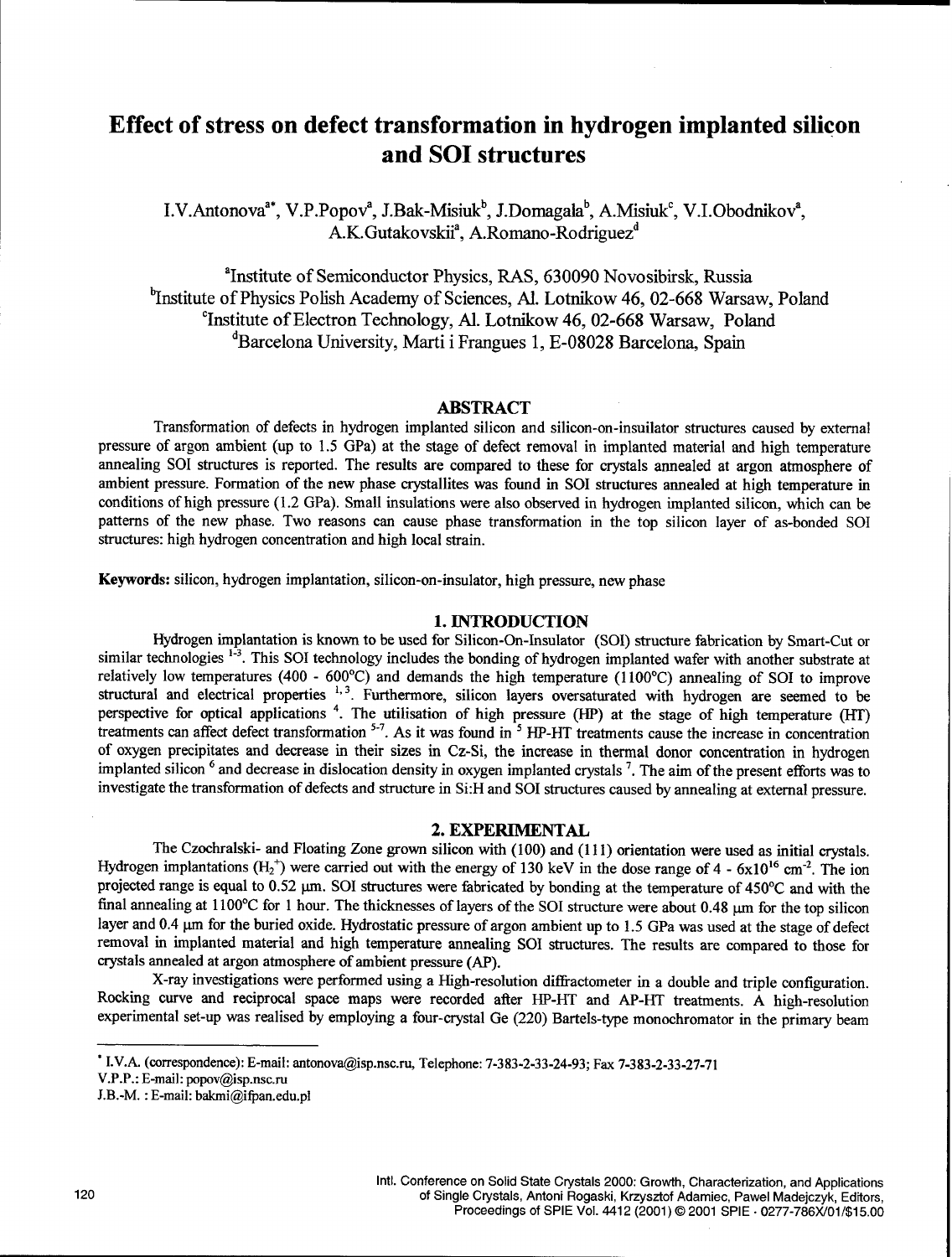and a channel-cut double-reflection Ge (220) analyser in the diffracted beam. Secondary ion- mass spectroscopy (SIMS) (Cameca Riber, sputtering by  $Cs<sup>+</sup>$  ions), electron diffraction, and transmission electron microscopy (TEM and HREM) were also used for investigation. Electrical measurements with using of high-frequency capacity-voltage (CV) technique were done for Si:H and SOI samples. CV measurements were done with using a mercury probe.

#### 3. RESULTS

The hydrogen depth distributions in implanted silicon annealed at different temperatures and pressures are presented in Fig. 1. Some delay in hydrogen out-diffusion is observed in the case of HiP treatments. But the hydrogen sheet concentration in the last case is higher than that in AP treated sample by approximately 10-20%. The AP annealing of Si:H samples at 1 100°C for 1 hour leads to decrease in hydrogen concentration lower than limit of SIMS sensitivity, whereas HP treated Si; H samples still conserve some hydrogen atoms.





The hydrogen profiles for as-bounded and annealed **SOl** structures are presented in Fig.2. As-bonded **SOI** contents the high hydrogen concentration in the top silicon layer (about  $1.6x10^{16}$  cm<sup>-2</sup>) Practically complete removal of hydrogen from **SOI** structure was found for the sample annealed at 1 100'C at AP for 0.5 hour. A slightly higher hydrogen concentration ( $\sim$ 10%) in the top silicon layer and Si/SiO<sub>2</sub> interface was observed for the sample annealed at 1100°C in HP conditions.

Figure 3 presents the cross-section of hydrogen implanted samples (Si:H) and samples annealed at the temperature of 450'C at ambient and high pressure. The HP effect, which one can observe in Fig.3 is a suppression of formation of large cracks at the depth of maximum destruction of defects produced by ions. If for samples annealed at 450°C some small and very narrow (about 10 nm) cavities are observed than for samples annealed at  $T \ge 650$ °C cavities are not practically seen. The second interesting moment is that visible defects are expanded towards the surface in the case of HP-HT treatments. The size of these defects becomes smaller but they occupy the main part of the layer from surface to ion projected range  $(R_n)$ . On the contrary the end-range defects have a lower density in the case of HP-HT treatments.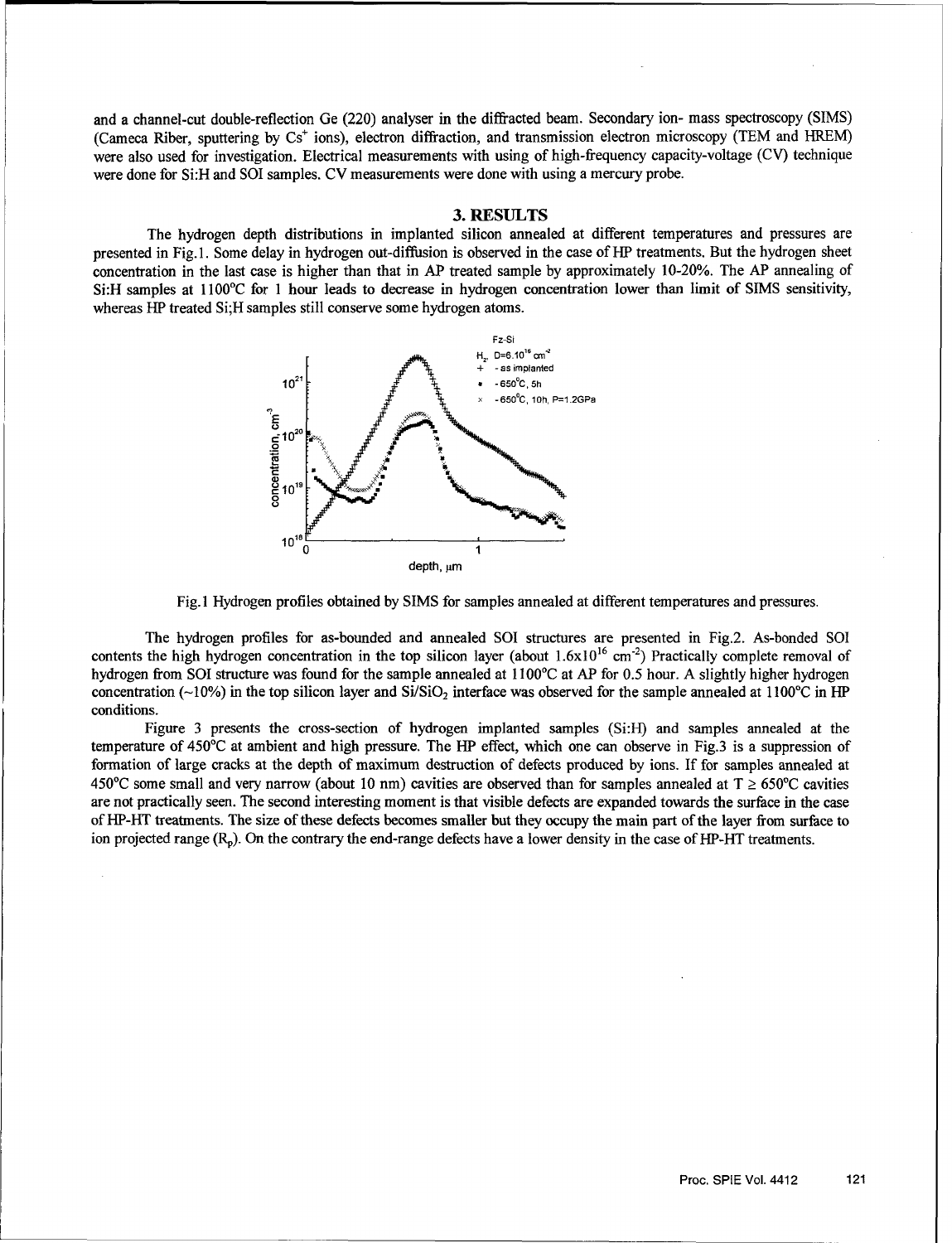

Fig.2 Depth hydrogen distribution for as-bonded **S01** structure and annealed one



Fig.3 Cross section of hydrogen implanted sample (left), and samples annealed at *450'C* for 2 hours at atmospheric pressure (middle) and 1.2 GPa (right).



Fig.4 Cross section with atomic resolution (HREM) of hydrogen implanted sample (crack) annealed at 650°C for 2 hours at 1.2 GPa.

Some incorporations can be seen near the cavities in HP treated samples (Fig.4). These incorporations have very small summary volume, and the measurement of electron diffraction for this sample gives the usual diffraction pattern as for a single crystal silicon.

The rocking curve full widths at half maximum (FWHM) for  $\omega$  scans in double mode for Si:H samples are given<br>in Table 1. Enhanced pressure of argon ambient during treatment at 1100°C results in high FWHM in comparison wit AP annealed samples. The reciprocal space maps for HP-HT treated Si:H samples shows the high diffuse scattering intensity. These facts indicate development of mosaic structure (high defect concentration) after IHP-HT treatments.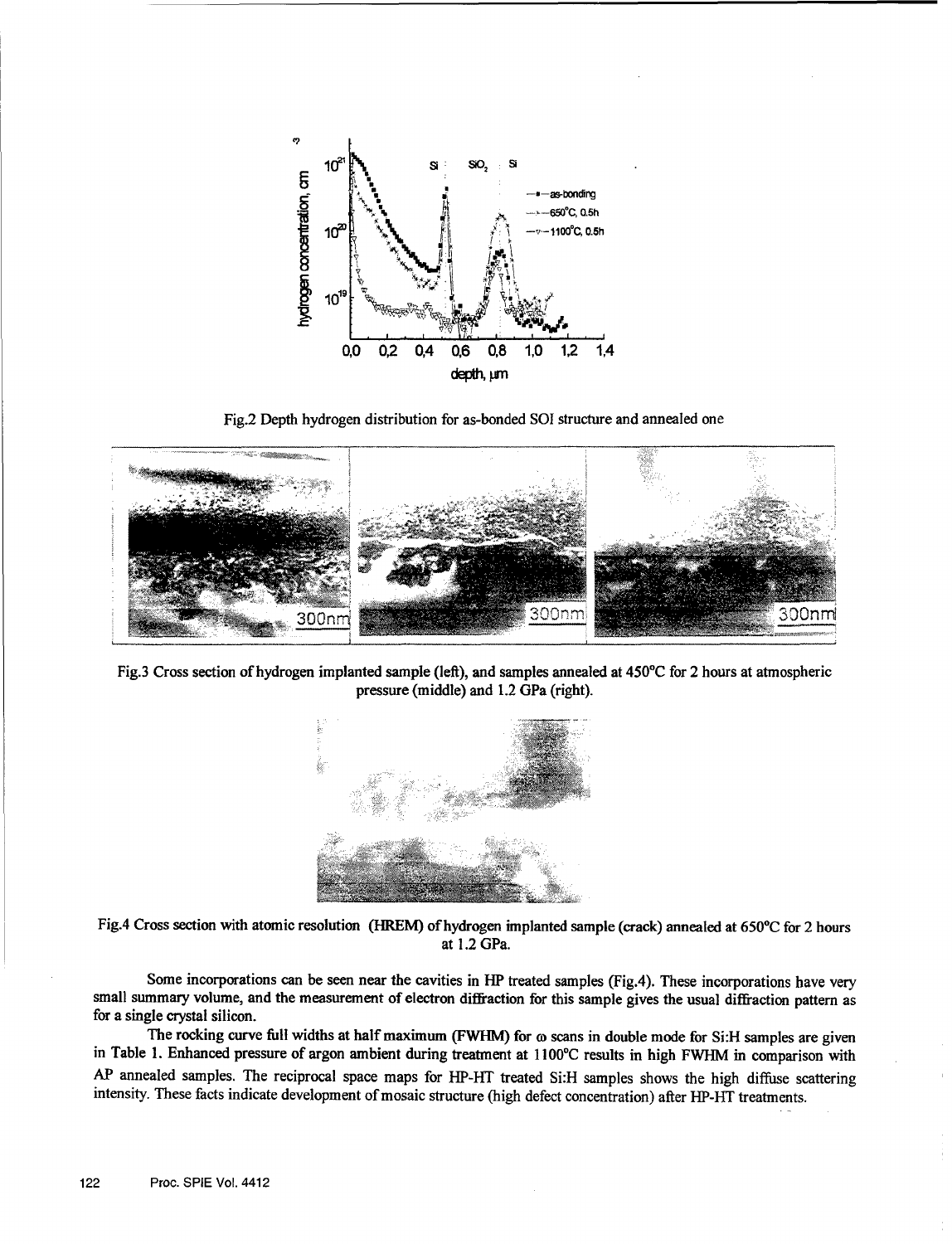The rocking curves in double configuration ( $\omega$ -scan) and  $2\theta/\omega$ -scan of the (004) reflection for the SOI structures annealed at  $1100^{\circ}$ C for 1 hour at different pressures are presented in Figs. 5a-d. The peaks from the top silicon layer and the substrate are separated in the  $\omega$ -scan (Fig.5a,b). This separation of peaks is connected to the strain in the SOI top layer and also with the tilt between the layer and the substrate. The  $2\theta/\omega$ -scan for the AP annealed **SOI** indicates the presence of the thickness fringes. The thickness value calculated from the fringes is equal to that obtained by different methods. Lack of the thickness-related fringes in the HP treated SOI (Fig.5d) is probably caused by unhomogeneity of top silicon layer. The FWHM values for the top silicon layers of the SOI structures and substrates are given in Table 1. The FWHM value for the Si substrate did not differ from that of a typical silicon wafer. Broadening of the rocking curve for top silicon film in a double and triple configuration may be caused by the fluctuation of the lattice constant (caused by thickness effect, presence of defects, local strains, new phase, and so on). The calculated FWHM broadening for the 0.4 um thick top Si layer, caused by the thickness effect, is equal to about 25 arcsec. As it is seen from Table 1, the FWHM value for the silicon layer of the AP annealed **SOI** structures is higher than that of the typical silicon single crystal even considering for thickness effect. In the case of HP treated **SOI** the FWHM value is very high.

| Sample              | <b>FWHM</b>  |           | <b>FWHM</b>  |           | Strain             |
|---------------------|--------------|-----------|--------------|-----------|--------------------|
|                     | Double conf. |           | Triple conf. |           |                    |
| Si:H as-implanted   | 27           |           |              |           |                    |
| Si:H, 1100C, AP     | 15           |           |              |           |                    |
| Si:H, 1200C, 1.5GPa | 23           |           |              |           |                    |
|                     | film         | substrate | film         | substrate |                    |
| SOI, as-bonded      | 135          | 15        | 80           |           | $5x10^4$           |
| SOI, 1100C, AP      | 60           |           | 48           |           | $2 \times 10^{-5}$ |
| SOI, 1100C, 1.2GPa  | 125          |           | 108          |           | $1.5x10^{-4}$      |

Table 1 FWHM obtained in double and triple beam configurations and strain values for investigated samples.



Fig.5.  $\omega$ -scan of the 004 reflection in double configuration (a,b) and 20/ $\omega$ -scan (c,d), from the SOI structures annealed at  $1100^{\circ}$ C for 1 hour at atmospheric pressure (a,c) and 1.2 GPa (b,d). Left and right peaks in  $\omega$ -scans correspond to the top silicon layer and substrate, respectively.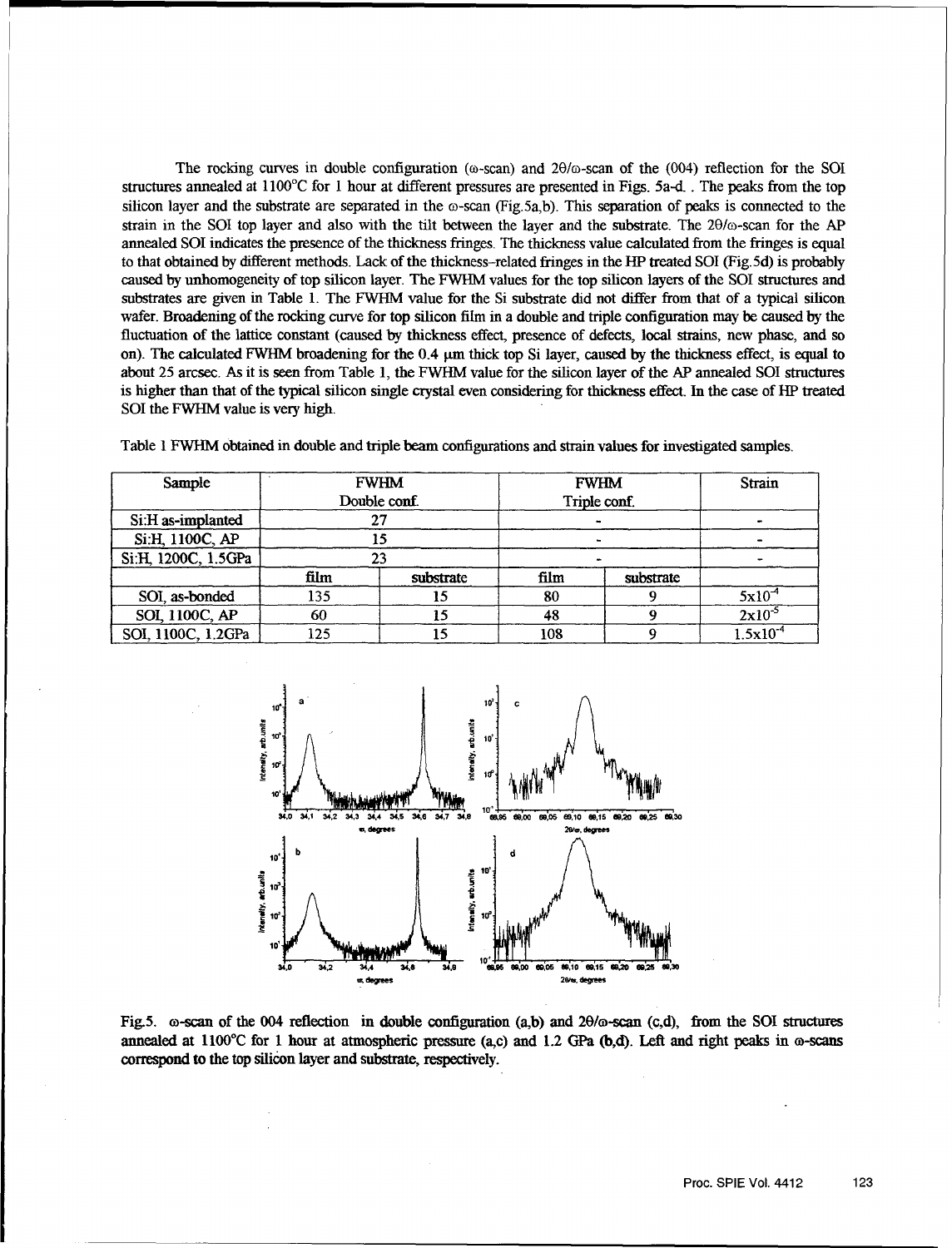If AP annealed **SOI** subjects to additional treatment at HP the perfection of the silicon top layer does not change.

The strain in the top silicon layer (defined as the relative change of the (004) plane spacing for the top Si layer with respect to that for the substrate) is determined as  $\Delta a = a_L - a_S$ , where  $a_L$  and  $a_S$  are the lattice a *a.*

constants for the top Si layer and the substrate, respectively. The  $\Delta a$  values measured from the rocking curves of the a

same reflection for  $\varphi = 0^{\circ}$  and 180° ( $\varphi$  denotes a rotation of the sample around the axis perpendicular to the sample surface) for the SOI samples are also given in Table 1. The strain value is high in the as-bonded SOI structure and in HP treated one.

Electron diffraction patterns and dark field TEM images for **SOI** structures annealed at different pressure are presented in Fig.6. AP annealing of **SOI** structure leads to a single crystalline top silicon layer. Mosaic-like structure is observed in TEM images. Additional annealing at HP of the AP treated SOI does not change defect structure. In the case of HP treated **SOI** the formation of new phase crystallites was found. Electron diffraction pattern rcveals additional reflexes and twining of reflexes



Fig.6 Dark field TEM micrograph and electron diffraction pattern from the (001) oriented top silicon layer of SOI structures annealed at atmospheric pressure (left) and at 1.2 GPa (right). The micrograph size is 1 um x 0.75 krn.

CV measurement shows that the top silicon layer in as-bounded SOI structures has n-type of conductivity with concentration about  $(2-3)x10^{17}$  cm<sup>-3</sup>. For SOI annealed at 1100°C in AP condition the electron concentration is equal to (3-5)  $\times 10^{15}$  cm<sup>-3</sup>. The silicon layer of HP treated SOI is a high resistive layer, which can not be measured by CV technique.

#### 4. **DISCUSSION**

**HP** treated Si:H samples and SOI show a very different structure as compared to AP annealed ones. The most pronounced changes are observed in **SOL.** According to data presented in Fig.6, the patterns of a new phase are formed in the top silicon layer. Phase transformation is obviously the reason of high FWHM value and strain for this structure. The small insulations observed for Si:H samples can also be patterns of a new phase or twins. They are too small for real identification.

Stable hexagonal-wurtzite silicon crystallites up to 20  $\mu$ m were found to form in a-Si:H layer directly deposed at low pressure using ultraviolet laser ablation [83, in a silicon oxide deposition process with NN20-Silane plasma [9], or in CVD silicon [10]. In all cases there were layers which contained high hydrogen concentration. Presence of hydrogen in our structures can stimulate phase transformation. In as-bounded **SOI** effect can **be** intensified by high local strain presented in the top silicon layer due to the roughness of the  $Si/SiO<sub>2</sub>$  interface: the layer and the substrate were not contacting at all points of the interface with the same strength resulting in incomplete adhesion. The insulations observed in Si:H samples are also formed in the place of maximal local strain in hydrogen implanted sample - at the border of the cavity.